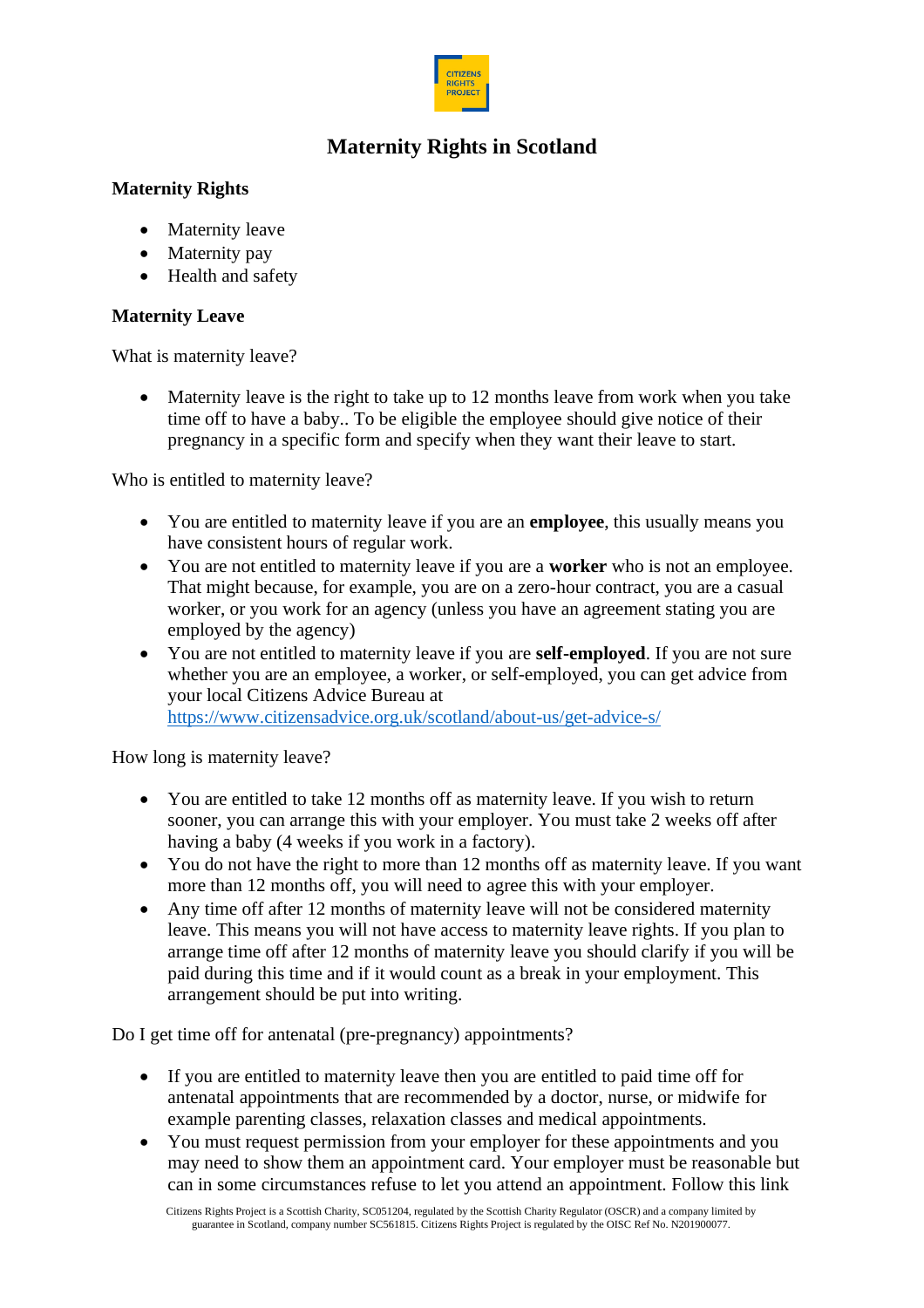

for more information on you or your partners right to antenatal appointments [https://www.citizensadvice.org.uk/scotland/work/rights-at-work/parental](https://www.citizensadvice.org.uk/scotland/work/rights-at-work/parental-rights/rights-while-youre-pregnant-at-work/)[rights/rights-while-youre-pregnant-at-work/.](https://www.citizensadvice.org.uk/scotland/work/rights-at-work/parental-rights/rights-while-youre-pregnant-at-work/)

What if I am not entitled to maternity leave?

- It is a legal requirement to take 2 weeks off after having a baby (4 weeks if you work in a factory). This is a legal requirement even if you are not entitled to maternity leave.
- You may be entitled to maternity pay or maternity allowance even if you are not entitled to maternity leave. Please see sections below for information on maternity pay and maternity allowance.

### **Maternity Pay**

What types of maternity pay could I be entitled to?

- Statutory maternity pay: the standard type of maternity pay, this is the minimum your employer should pay you if you are entitled to maternity pay.
- Contractual maternity pay: this is offered by some employers as an alternative to statutory maternity pay – you cand find out if your employer offers this by reviewing your contract or company employment policy.
- Maternity allowance: you may be able to claim this from the government if you cannot claim it from your employer

Am I eligible for statutory maternity pay?

• Your employer must pay you statutory maternity pay if; you worked for them in the 15<sup>th</sup> week before your due date, you worked for them for 26 weeks before that and your pay is, on average, more than £120 per week before tax.

Am I eligible for contractual maternity pay?

- Contractual maternity pay is offered by some employers as a benefit of working for them. The amount can vary but it must be more than what you would otherwise get as statutory maternity pay.
- To find out if you get contractual maternity pay you should check your contract or ask your employer.
- Some employers may offer contractual maternity pay even when you would not be eligible for statutory maternity pay. In this case you may be able to get maternity allowance as well.

Am I eligible for maternity allowance?

- If you are not eligible for statutory maternity pay you might be eligible for maternity allowance from the government rather than your employer. You are usually eligible for maternity allowance if you have been employed/self-employed for 26 weeks out of the 66 weeks before your due date.
- You must have earned at least £30 per week for at least 13 of those weeks.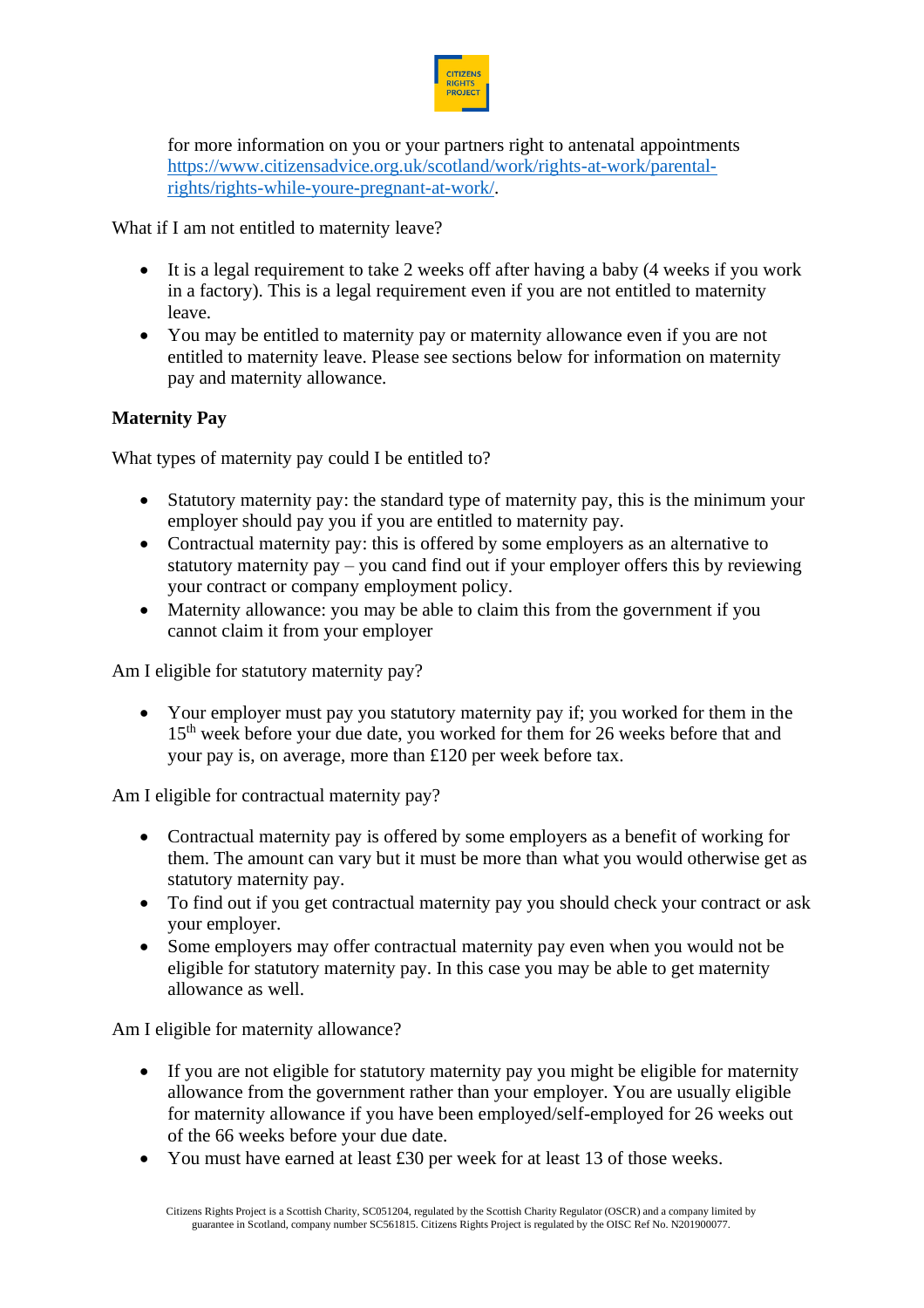

- You may be eligible for maternity allowance if you have not been employed/selfemployed, but you have been assisting a spouse or partner with a business they run.
- Eligibility for maternity allowance can be complicated so you should check what you're entitled to by following this link **Error! Hyperlink reference not valid.**

What if I am not entitled to maternity pay/allowance?

If you are not eligible for maternity pay/allowance, then you should explore what other benefits you may be entitled to, for example, universal credit. Follow this link to view the Citizens Rights Project's factsheet on social security rights: (insert link for Social Security factsheet)

### **Pregnancy and Baby Payment**

You might also be able to get a Pregnancy and Baby Payment, which helps with the costs of having a baby. You can read details of who can get this payment, and how to claim, here: https://www.mygov.scot/best-start-grant-best-start-foods/best-start-apply

#### **Health and Safety**

What should me and my employer do to keep me safe at work?

- After you have informed your employer in writing that you are pregnant, they must check for any health or safety risks to you or your baby. This is called a 'risk assessment' and your employer should tell you what they find, for example, long hours, heavy lifting, and exposure to toxic substances.
- You should write to your employing stating any advice you have been given from your doctor or midwife about staying safe at work.

What happens if my workplace is not safe?

- If your employer identifies risks, they should change your conditions to remove all risks.
- If these conditions are unchangeable, your employer should offer you different work that you can do (this work must not pay less or have worse benefits than your usual job)
- You are entitled to stay at home if your employer cannot remove the risk. You can stay at home until the risk is removed and your employer must keep paying you in full.

#### **For more information on your maternity rights, please follow these links.**

- Citizens Advice Scotland https://www.citizensadvice.org.uk/scotland/work/rightsat-work/parental-rights/rights-while-youre-pregnant-at-work/
- Maternity Action https://maternityaction.org.uk/

**PLEASE NOTE:** this factsheet only gives a summary of the rights you might be entitled to. It does not give a full description of your legal rights and should not be regarded as legal